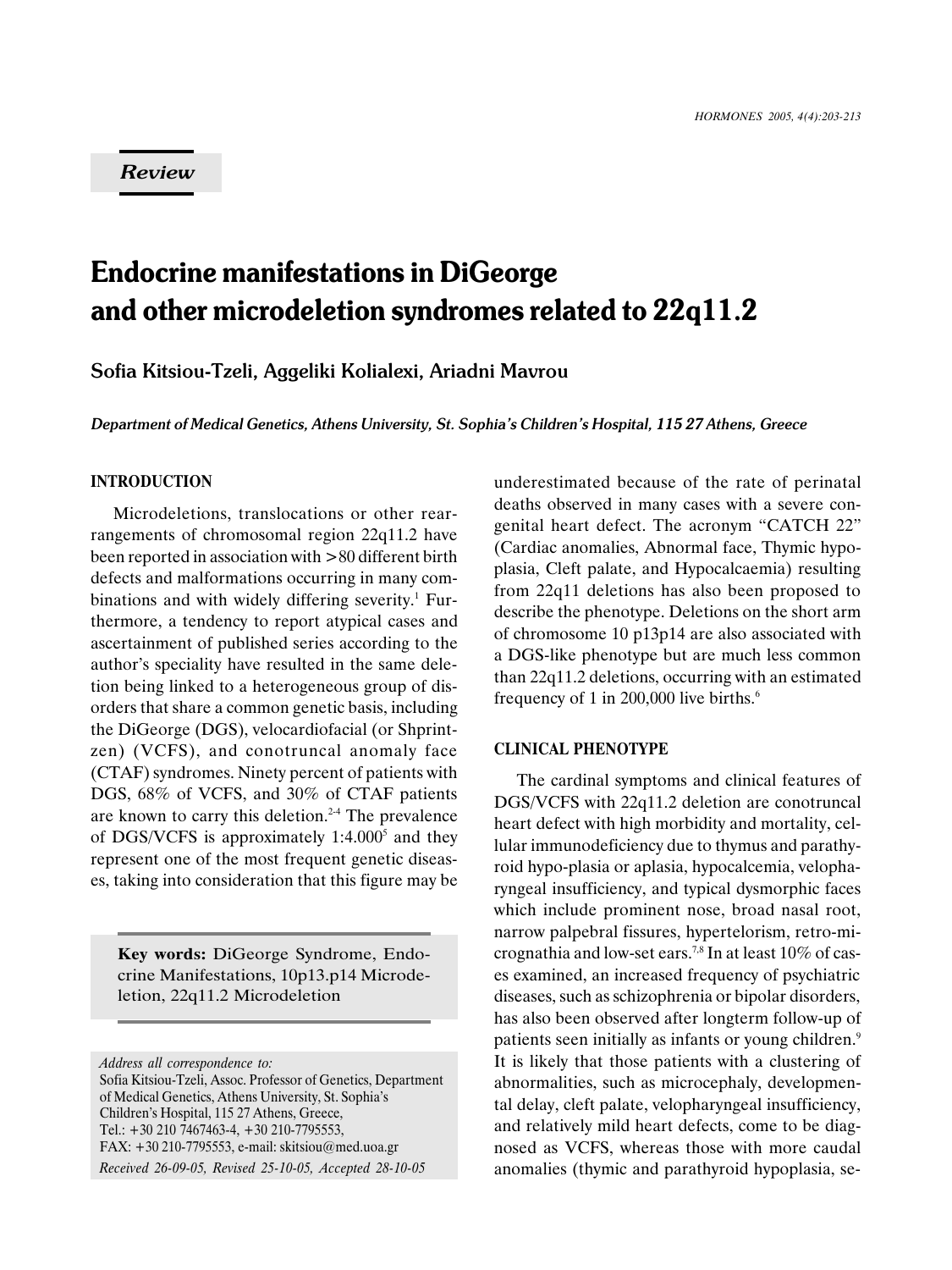vere heart defects with right-sided aortic arches) are diagnosed as DGS.<sup>10</sup>

Cardiac malformations, speech delay, and immunodeficiency are the most common characteristics, although no single prominent of feature is overwhelmingly associated with the deletion  $22q11.2$ <sup>7,11</sup> None of the phenotypic features is pathognomonic for the deletion, the presence of which does not predict end-organ effects or severity with any certainty.12 Nevertheless, a high index of suspicion is warranted for children presenting with the classic manifestations of DGS/VCFS, as well as for patients with a single common manifestation and one or more uncommon ones.<sup>13</sup> Most affected patients fall near the center of the distribution of severity so that the largest number of cases, which resemble each other, tend to fall near the mode of that distribution.7

Patients reported so far with the deletion at 10p13p14 exhibit at least one of the classic features of DGS (cardiac defect, hypocalcemia, and/or immune defect) and they share the following features with DCS/VCFS: cardiac defects, transient hypoparathyroidism/hypocalcemia, T-cell deficiencies, facial anomalies such as low-set and small ears, micrognathia and facial clefts, hypertelorism, short nose with anteverted nares, abnormally shaped skull, microcephaly, hand and foot abnormalities, genitourinary anomalies, hearing loss, and severe psychomotor retardation. $14-21$  An update on the phenotypic manifestation of DGS/VCFS is given on two web sites, serving as excellent resources for families and caregivers (www.vcfsef.org, http://www.cbil. upenn.edu/VCFS/22qandyou/).

# MOLECULAR GENETICS OF DIGEORGE SYNDROME CAUSED BY A 22q11.2 DELETION

DGS/VCFS phenotypes represent the expression of developmental disturbances of neural crest during the embryogenesis of the third and fourth paryngeal pouches and are attributed to the haploinsuffiency of one or more of the genes located in the chromosomal region  $22q11.2$ <sup>22,23</sup>

Most patients have an interstitial deletion of  $\sim$ 3 Mb, the typically deleted region  $(TDR)^{24}$  In this region the estimated number of genes is over 100 and since no one gene has been definitely demonstrated to play any specific role, the DCS/CVFS are considered to be contiguous genes syndromes. $16,25-27$ 

Candidate genes likely to be responsible for the DGS phenotype are: the ubiquitinfusion-degradation-l-like (UFDIL) gene,<sup>25-29</sup> the TBX1 gene,<sup>25-31</sup> and the platelet glycoprotein gene,  $GPIb$ ,<sup>13</sup> while other genes may also play a role in the behavioral aspects of the syndrome. $32,33$  The study by Taddei et al $34$  in a mouse model supported the idea that background genes can influence the phenotypic expression, while it also provided a potential explanation for the diversity seen within single families.

The 22q11.2 deletion is inherited in 5-10% of cases, but the observation of phenotypic differences among members of the same family carrying an identical deletion is indicative of a more complicated molecular genetic basis. It has also been shown that the clinical severity is not related to the length of the deletion.32,35 Moreover, during the last 5 years a number of reports describing DGS or VCFS-like features in patients with atypical deletions have appeared in the literature, making it difficult to reach an overall conclusion concerning the position of critical genes.36-39

The possible mechanisms of 22q11.2 deletion are reviewed in the excellent paper by Scambler<sup>1</sup>. In parents of children with the above deletion, recombination studies detected an excess of meiotic events within 22q11, suggesting that unequal crossing over may occur in the deleted region.<sup>40-44</sup>

Since FISH was implemented as a laboratory test for DGS and VCFS by the disclosure of two signals on chromosomes 22 in normal patients and one signal only when a deletion is present, the number of patients diagnosed has increased dramatically, including patients with mild to severe phenotypes.<sup>45</sup> In a series of 193 Greek patients referred for DGS/ VCFS to the Department of Medical Genetics of Athens University, a deletion was detected by FISH in 17 (12.2%), confirming the clinical diagnosis. $46$ 

There are also reports in the literature of patients with DGS/CFS phenotypes but without a 22q11.2 deletion<sup>1</sup>. It is possible that the deletion-negative patients have smaller chromosomal deletions that could not be detected by FISH or have a point mu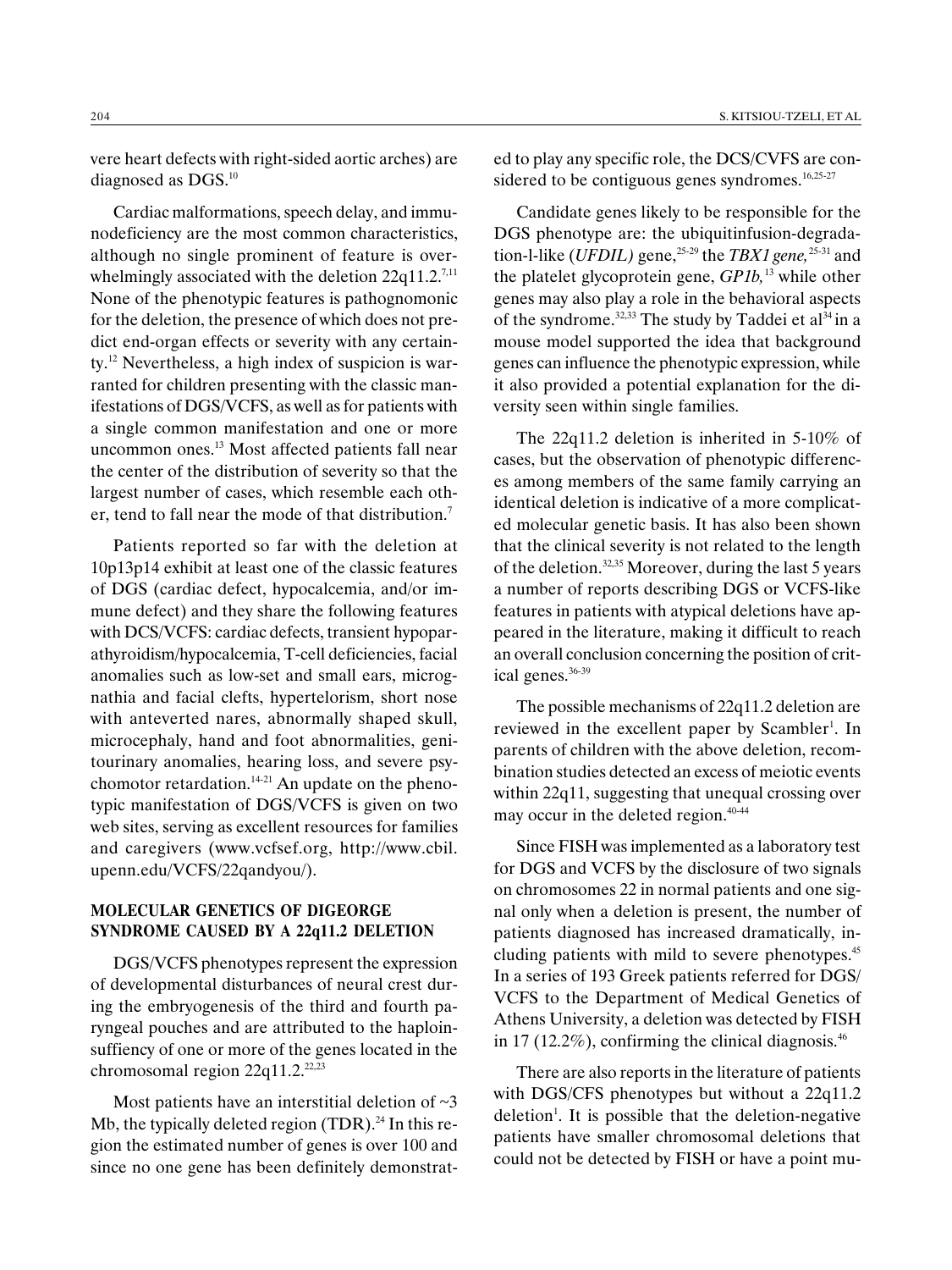tation in a critical gene within the TDR critical region of DGS/VCFS.47

# MOLECULAR GENETICS OF DIGEORGE SYNDROME CAUSED BY A 10p13p14 DELETION

As already mentioned, deletions on the short arm of chromosome 10 p13p14 are also associated with a DGS-like phenotype but are much less common.<sup>6</sup> This deletion was first reported by Elliot et al in 197048 and a decade later it was associated with DGS anomalies<sup>49-51</sup>

It has been suggested that there are two nonoverlapping haploinsufficiency regions on 10p which contribute to the DCS/VCFS phenotype. Lichtner et al<sup>18</sup> revealed hemizygosity of the proximal region, designated DGCR2, which can cause cardiac defect and T cell deficiency, while hemizygosity of the distal region, designated HDR1, can cause hypoparathyroidism and, in addition, sensorineural deafness and renal dysplasia/insufficiency or a subset of this triad.

To exclude abnormalities within the 10p13p14 region, a FISH assay was designed.<sup>6</sup> Also, a dualprobe FISH assay, including test probes for both the DGS I and DGS II loci and centrometric probes specific for chromosomes 22 and 10 has been developed by Berend et al<sup>6</sup> and is especially helpful when the clinician requests a FISH test without a standard karyotype.

## ENDOCRINE MANIFESTATIONS

The most frequent endocrine disorders associated with DGS/VCFS are short stature, hypocalcemia, thymic related immunodeficiency, and, less frequently, autoimmune and thyroid disorders.

#### GROWTH FAILURE

Short stature is a common problem associated with  $22q11.2$  microdeletion syndrome<sup>52</sup> and was originally reported in  $30\%$  of VCFS cases.<sup>53</sup> In a review of 120 patients by Goldberg et al, $^{20}$  analysis of growing children with VCFS showed their height to be below the 5th centile. However, among them only about 10% remained below the predicted height and had true short stature. In the majority of cases the predicted height matched their target height, indicating that a component of the short stature may be caused by constitutional growth delay.

From European collaborative study by Ryan et al7 growth data (sex, height, weight, head circumference) were available in 158 patients with 22q11.2 deletions. Growth retardation was common; 131/158  $(83%)$  of patients had heights/weights below the 50<sup>th</sup> centile, and  $57/158$  (36%) were below the  $3<sup>rd</sup>$  centile for either height or weight. In the same population, 46/120 (38%) of patients with congenital heart disease (CHD) were below the  $3<sup>rd</sup>$  centile for either height or weight, as compared to 11/38 (29%) of patients without CHD (not statistically significant). Head circumference measurements were in agreement with those for height and weight. The observation that most babies were born within the normal size range, but  $33/205$  (16%) were below the 3<sup>rd</sup> and  $147/205$  (72%) were below the 50<sup>th</sup> centile, suggests an intrinsic problem causing growth retardation. In the same study, childhood measurements were frequently on a lower centile than birth weight, with 57/158 (36%) being< 3rd and 131/158 (83%)  $\leq 50$ <sup>th</sup> centile. According to the authors, this may be related to feeding problems in the neonatal period, while recurrent infections were not considered to play a significant role. Congenital heart defect is one, but not the sole, explanation.

Growth hormone deficiency in patients with  $22q11.2$  deletion was reported by Weinzimer et al<sup>52</sup> in 4 cases. Growth hormone deficiency with abnormal pituitary anatomy has also been reported in some cases, with growth hormone therapy improving the patient´s final height.

In a summary of clinical findings of 250 patients undergoing an extensive multispecialty evaluation at the Children's Hospital of Philadelphia,<sup>11</sup> short stature was reported in 10-40% of patients, with growth hormone deficiency in some children who were significantly below the  $5<sup>th</sup>$  percentile for height. In half of the patients with growth hormone deficiency, pituitary gland abnormalities were diagnosed by MRI. These patients had responded dramatically to growth hormone therapy with accelerated linear growth. It was also observed that short stature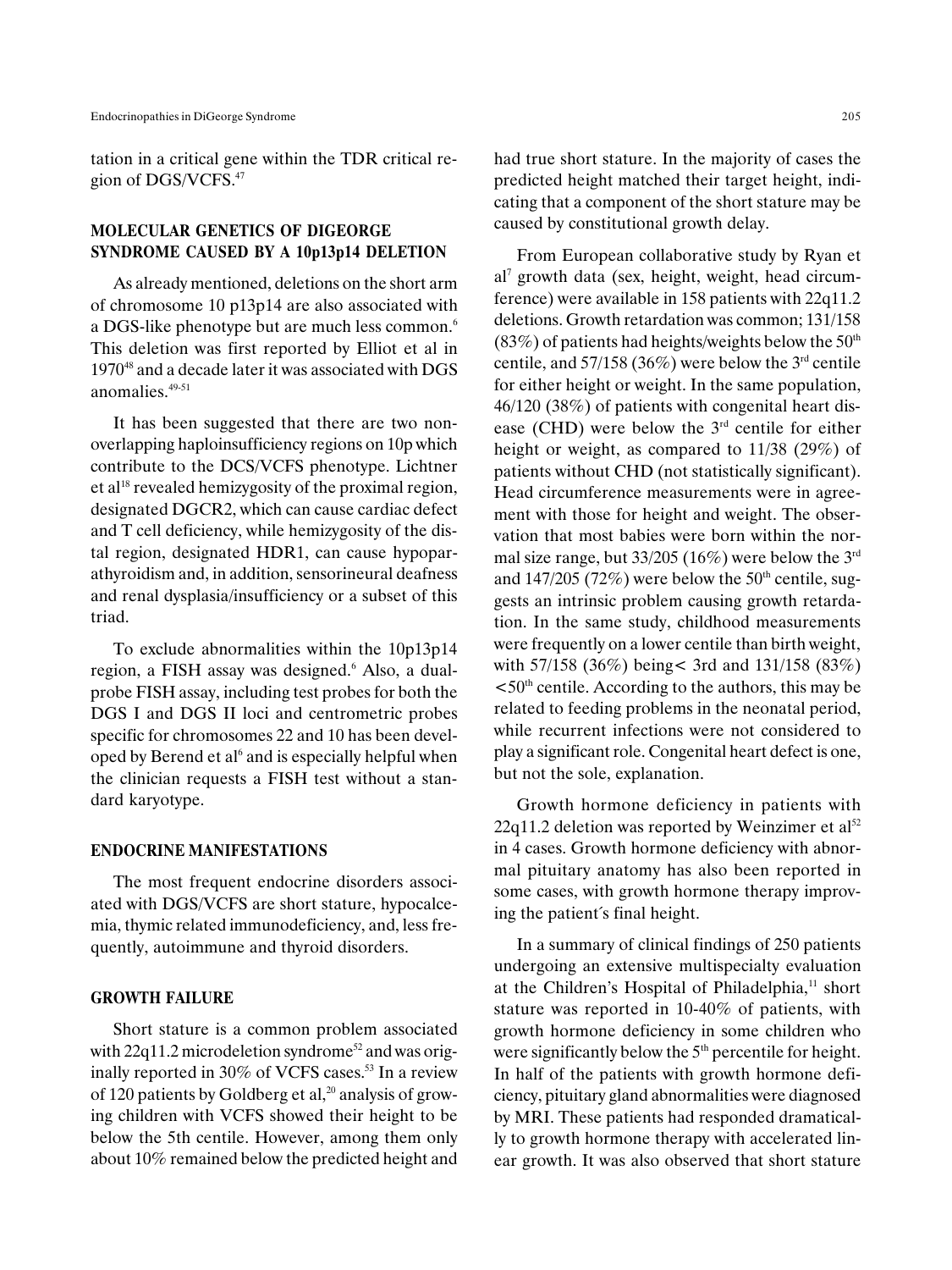was present independent of cardiac defects. The authors suggested that growth hormone deficiency, specifically low levels of insulin-like growth factor I and insulin-like growth factor binding protein, should be suspected in children with DGS/VCFS whose height or growth velocity is less than the  $5<sup>th</sup>$ percentile.

More recently in the study of Brauner et al,<sup>54</sup> children with 22q11.2 deletion were at birth below - 2SD for weight in 22% of the cases and for length in 17%. Short stature later on was attributed to intrauterine growth retardation, feeding difficulties, or growth hormone deficiency, as suggested by low insulin-likegrowth factor (IGF-I).

Finally, Choi et al<sup>55</sup> in a series of 61 patients with 22q11.2 microdeletion observed ten patients  $(16.4\%)$  below the 3<sup>rd</sup> percentile in height, but the serum IGF-1 level was normal in nine and the serum IGFBP-3 levels were normal in all patients. No significant correlation was found between the severity of short stature and the serum IGF-1 and IG-FBP-3 levels. In the same study, in 16/61 patients the weight at birth with a full-term gestation was below the  $3<sup>rd</sup>$  percentile (26.2%), indicating intrauterine growth retardation. However, birth length data were not available in most patients; 7/16 patients showed progressive catch-up growth with time.

## HYPOCALCEMIA - PARATHYROID DYSFUNCTION

It has been reported that hypocalcemia results from abnormal third and fourth pharyngeal pouch development, resulting in defective organogenesis or absence of the parathyroid glands.<sup>56-58</sup>

Parathyroid anomalies have been described as one of the typical findings in DGS, and hypocalcemia due to hypoparathyroidism is found in 70% of patients with the DGS/VCFS phenotype and in 40-  $60\%$  of those with the 22q11.2 deletion.<sup>28</sup> It is noted that parathyroid function varies among patients and even in the same patient at different times. In most patients presented for clinical evaluation between birth and age 3 months with a variety of symptoms including seizures, tremors, and rigidity, serum measurements of total calcium ranged from 5.5 and 7.1 mg/dl.20 Severe hypoparathyroidism in the neonate almost always resolves spontaneously and completely, with eventual resolution and without subsequent symptoms or complications, because as the parathyroid glands hypertrophy, hypocalcemia generally improves over the first year of life.<sup>13,21,59</sup> Hypoparathyroidism with hypocalcemia may or may not recur later in life. $21,59$ 

Creig et al $^{21}$  reported transient congenital hypoparathyroidism (TCHP), with spontaneous resolution in infancy and subsequent recurrence in childhood in three patients with (VCFS). The neonatal hypocalcemia in these patients and in another five reported previously, with resolution and later recurrence, were characterized by severe hypocalcemia at onset. In this group as a whole, the majority had seizures (5/8), required intravenous treatment with calcium (5/8), and needed prolonged therapy. The authors suggested that in order to distinguish hypocalcemic infants with TCHP from the majority of infants with benign neonatal hypocalcemia, the demonstration of low levels of PTH or of elevated phosphate levels is helpful. Furthermore, neonates with severe hypocalcemia and apparent hypoparathyroidism should receive further evaluation for adequacy of parathyroid secretion and should undergo examination for specific features of VCFS, since these features may not be easily apparent. Infants with resolved TCHP need continuous follow-up of parathyroid function, genetic analysis, and examination for anomalies associated with chromosome 22q11 deletion.<sup>21</sup>

Prolonged mild hypocalcemia may be unrecognized for a long time, but even mild hypocalcemia may be clinically significant, and the risk is high for arrhythmia, syncope, or sudden death, especially in the adolescent or adult who may have repaired conotruncal cardiac defect.28 Even mild hypocalcemia evokes a rapid and sustained increase in intact parathyroid hormone (iPTH) levels in infants, children, and adults. Results from a previous study by Cuneo et al $47$  demonstrated that in children with Conotructal Cardiac Defects (CTCD) who were normocalcemic at rest, 50% had a reduced ability to secrete iPTH in response to evoked hypocalcemia, compared with a control population of children with atrial septal defect (ASD). The authors called this response latent hypoparathyroidism, implying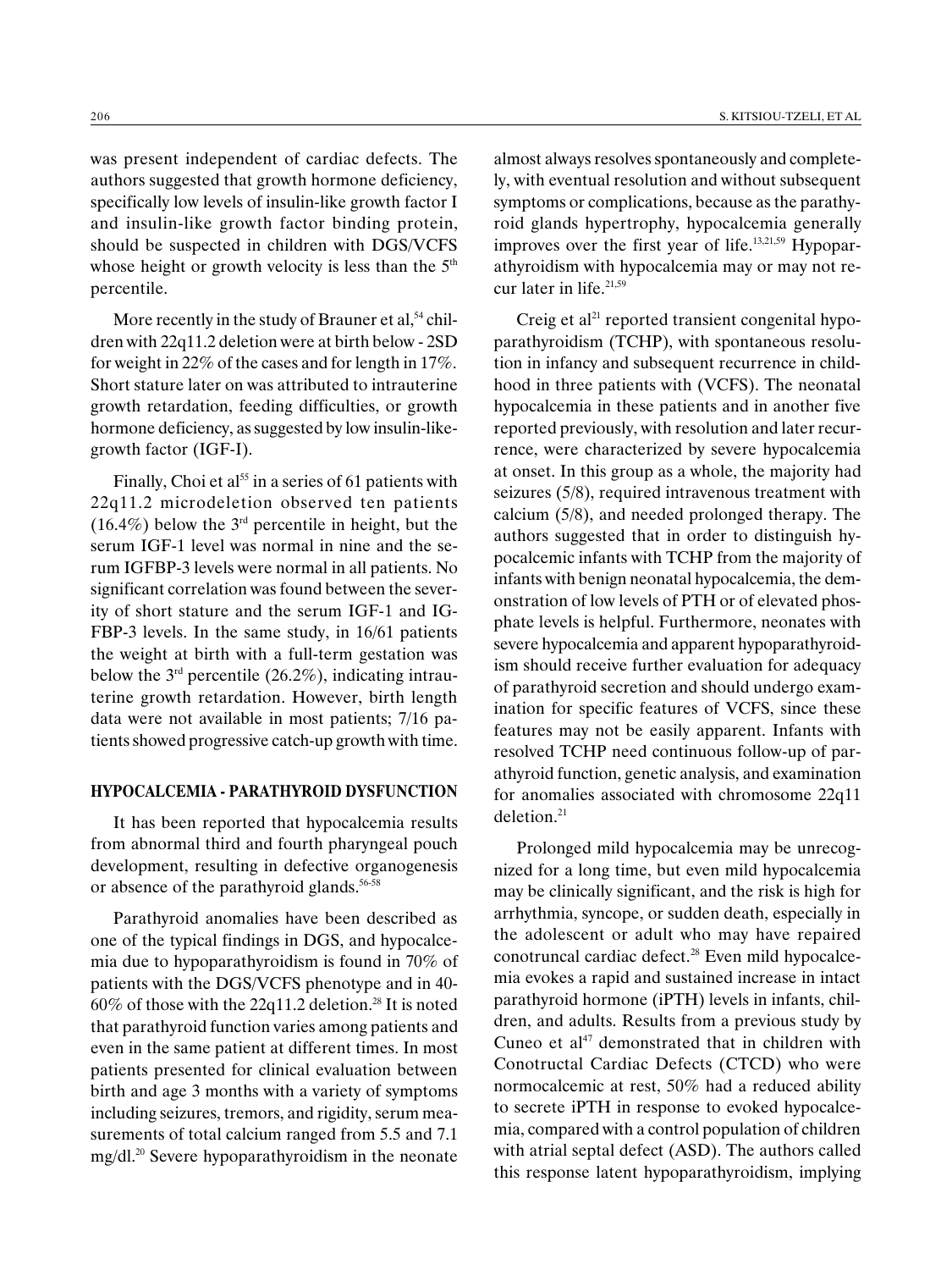a reduced iPTH secretory reserve.

Latent hypoparathyroidism, defined as normocalcemia with decreased parathyroid hormone reserve in response to hypocalcemic stress, is not a well known manifestation of the 22q11.2 deletion syndrome.<sup>28</sup> Latent hypoparathyroidism can progress to overt hypocalcemic hypoparathyroidism, especially during stressful conditions.47 The identification of one patient with hypocalcemia at the age of 15 years emphasizes the need for continuous follow-up of patients with VCFS throughout life, especially during times of stress.20

The parathyroid function and calcium status were recorded by Ryan et al<sup>7</sup> in a cohort of 340 patients; 203/340 (60%) had been hypocalcemic and this was generally associated with symptoms in the neonatal period. However, several patients presented with hypocalcemia in childhood and one patient presented at the age of 18 years. Of the 108/203 hypocalcemic patients whose seizures history was documented, 42/108 (39%) had seizures secondary to hypocalcemia and the majority of them responded well to calcium supplements, with cessation of seizures. The hypocalcemia resolved in 45/64 (70%) patients and the remainder continued on calcium supplements, but it was not known if parathyroid function had been reassessed. The authors suggest that the calcium-parathyroid hormone axis (ionized calcium plus intact parathyroid hormone levels) should be evaluated regularly in patients with 22q11.2 deletion, while the maintenance therapy for hypocalcemia should include 1,25-dihydroxy vitamin D with or without oral calcium to maintain serum ionized calcium in the low-normal range.

In a review of chromosome 22q11.2 deletion syndrome (DGS/VCFS) by Perez and Sullivan, $13$  it was emphasized that neonatal hypocalcemia is one of the strongest predictors of a chromosome 22q11.2 deletion and is present in 17-60% of patients, depending on the definition used. Few older patients require ongoing calcium supplementation, but it has become increasingly clear that hypocalcemia can develop in older age, presenting with new onset of tetany or seizures in adults with previously undiagnosed disease. $60,61$  It is also known that hypocalcemia can be unmasked in adults under stress, because of acute medical conditions or trauma. This suggests that primary hypocalcemia at any age should be considered a risk for patients with this deletion. $13$ 

According to a recent report by Brauner et al in  $2003$ <sup>54</sup> hypocalcemia occurred in 74% of cases with 22q11.2 deletion when blood calcium concentrations were measured twice during the first 15 days of life, and in 49-60% of patients during childhood, verifying that hypocalcemia is more frequent in the neonatal period. In the same study a 22q11.2 deletion was found in 10 of 14 patients with hypoparathyroidism.

# THYMIC RELATED IMMUNODEFICIENCY AND AUTOIMMUNE ENDOCRINE DISORDERS

The original description of the syndrome by Di-George in 1968<sup>62</sup> included a child with hypoparathyroidism and recurrent infections as well as the necropsy findings of three cases with absent thymus and parathyroid glands. A year ago DiGeorge et al reported four athymic infants and in one instance correctly diagnosed the thymic aplasia postmortem.<sup>63</sup> Although absence of thymus is considered a major feature of the syndrome, in a large collaborative European study in 1997 only 3 out of 263 DGS/ VCFS patients with complete data on immune function had severe immunodeficiency.7 Even in cases in which the thymus was absent or the laboratory results were abnormal, clinically significant immunological problems were uncommon. On the other hand, immunodeficiency was reported in 40-93% of people with the  $22q11.2$  deletion.<sup>11,64,65</sup>

People with DGS/VCFS phenotype and cardiac detects have been observed with absent or hypoplastic thymus at the time of surgery. Estimates of thymic tissue have been made by transthoracic echocardiography in children with conontruncal cardiac defects. A hypoplactic thymus may increase the likelihood that a deletion may be present. Children, however, with longstanding cardiac disease or heart failure often have a small thymus which predicts present or future immune disorder.<sup>28</sup> The observation of absent or hypoplastic thymus at the time of cardiac surgery is not infrequent in children with DGS/VCFS phenotype and cardiac defects.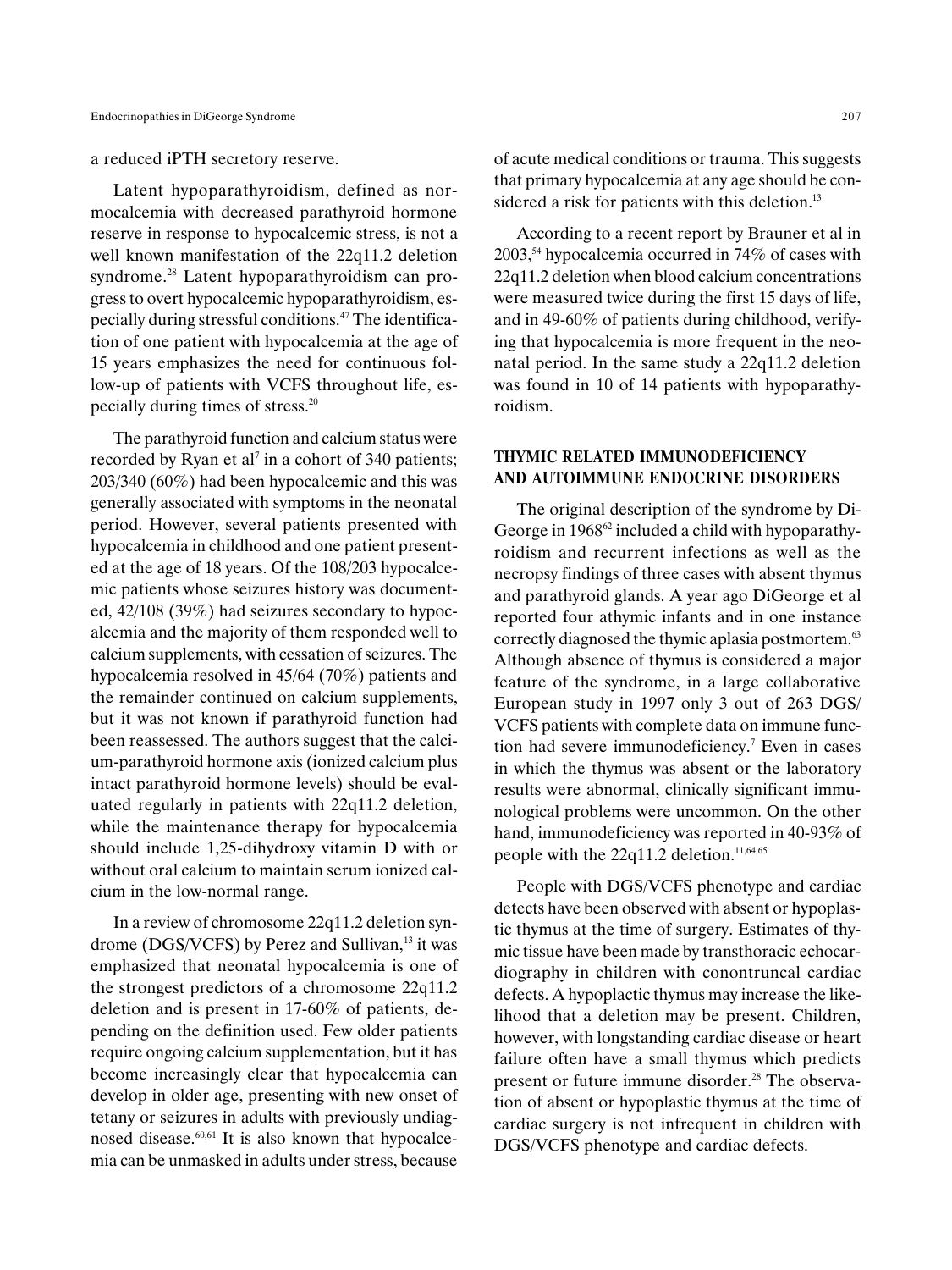Cell mediated immune deficiency is expected, especially in patients with the DGS phenotype, but disorders of humoral immunity also occur.<sup>28</sup> As to the severity of immunodeficiency, most children have a mild form characterized by low absolute Tcell numbers and a small, histologically normal thymus, but normal or near normal T-cell function. At the other end of the spectrum, immunodeficiency may be severe in some patients, characterized by thymic aplasia and absent T-cells. Severely affected people require aggressive immunodeficiency treatment, and they may even need thymic transplantation. The usual clinical picture in younger patients is susceptibility to upper respiratory infections, while older children have fewer infections and increased T-cell numbers and function. Patients suffer from prolonged viral infections and have frequent bacterial superinfections of the upper and lower respiratory tract. The infections are also seen in DGS/VCFS with normal T-cell numbers, suggesting that anatomy, reflux, allergies, cardiac disease, and poor nutrition contribute to the recurrent infections. Of the patients who have a mild to moderate decrease in T-cell production, the absolute T-cell numbers are not predictive of infections. Interestingly, among the few known adults, approximately 25% have recurrent infections.

The condition is often intensified by the co-existence of velopharyngeal insufficiency and other palate abnormalities.13

In our series of 17 patients with a confirmed deletion of 22q11.2, lymphocyte subpolulation disturbances were detected in 6 children (47%) with a mild clinical picture, and only one required prolonged medical treatment with intravenous gamma globulin administration.<sup>46</sup> It is interesting that one of our patients with a 22q11.2 deletion, but without neonatal immunological problems, developed lymphoma at the age of 15 years. To the best of our knowledge, this is the first case of DGS with hematologic malignancy.46

The immune status of people with the 22q11.2 deletion should be ascertained when the diagnosis is made by measurements of T and B-cell subsets from peripheral blood lymphocytes and by in vitro lymphoproliferative assay of T- cell function. Management of the immunodeficiency in DGS/VCFS is problematic. The use of a fully matched sibling bone marrow transplant or a thymic transplant is required for the profoundly immunodeficient patient.<sup>13</sup> The broad spectrum of immunodeficiency in chromosome 22q11.2 deletion syndrome makes it difficult to counsel patients and families regarding the morbidity or longterm consequences.<sup>12</sup>

The literature is consistent with the theory that the 22q11.2 microdeletion syndrome is associated with a predisposition to autoimmune disorders, which contributes to the extremely variable phenotypes of affected patients.<sup>66</sup>

Antibody production is generally normal, although IgA deficiency is increased in patients with the deletion and this may predispose patients to autoimmune disorders.12,13 Autoimmune disease is seen in approximately 9% of all patients with the deletion. No one specific autoimmune disease is seen in this syndrome, but the risk of all autoimmune disease seems to be increased.

Autoimmune hemolytic anemia, idiopathic thrombocytopenic purpura, thyroiditis, type 1 diabetes mellitus, and juvenile rheumatoid arthritis have been associated with 22q11.2 microdeletion syndrome. Davies et al in  $2001^{67}$  postulated that hemideletion of TBX1 gene could result in premature thymic apoptosis and subsequent qualitative defect in immunological tolerance, thus predisposing to autoimmunity. T-cell defects due to absent or hypoplastic thymus gland can also result in defective cellular immunity. The defects of cellular immunity in 22q11.2 microdeletion patients may predispose to the development of immune dysregulation and autoimmune disorders. However, most of these patients have apparently clinically non-significant T-cell defects and clinical immunodeficiency, or both. Juvenile rheumatoid arthritis is statistically the most common autoimmune disease in children with the deletion. It appears to be more frequent in the subset of patients who have IgA deficiency.

# DIABETES MELLITUS

Diabetes has been described, as has autoimmune thyroid disease, in a substantial subset of patients.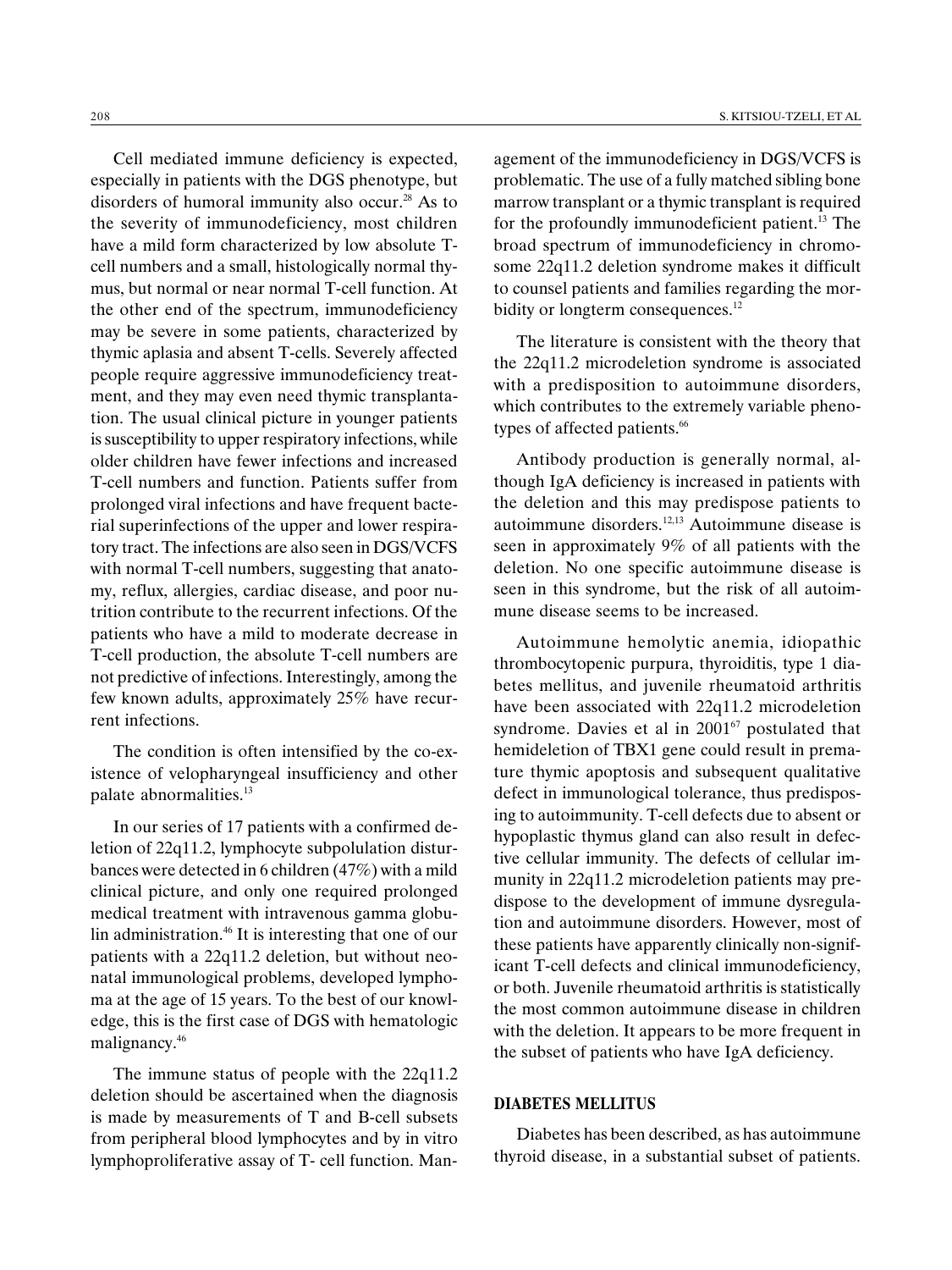Elder et al $^{68}$  described a 9-year old boy with clinical findings consistent with velocardiofacial syndrome and a chromosome 22q11.2 deletion. He had the distinctive facial features, learning disabilities, short stature, and he presented with a history of glottic web, clubfoot, polyuria, polydipsia, weight loss, hyperglycemia, ketosis, serum insulin antibodies, and a low C-peptide level. The authors suggested that the presence of insulin antibodies in this patient indicate an autoimmune etiology for his diabetes mellitus type I, and suspected that the defects in immune regulation due to T-cell deficiency in chromosome 22q11.2 deletion syndrome may predispose to autoimmune disorders, including type I diabetes mellitus.

In the literature there are reports of six children born to diabetic mothers who, among many congenital anomalies, had cardiac defects, absent thymus, and parathyroid glands, as well as renal agenesis.<sup>69-73</sup> One of them was described as having apparent features of VCFS but without deletion in chromosome  $22q11.2$ <sup>71</sup> Elder et al (2001) speculate that it is possible that these diabetic mothers may have undetected microdeletions or some other mutation in the 22q11.2 region, which could have predisposed them, as well as their children, to 22q11.2 deletion syndrome and potentially diabetes development.

## THYROID DYSFUNCTION

Thyroid hypoplasia was first reported in DGS by Robinson et al in  $1975<sup>74</sup>$  but was not regarded as a component of VCFS until 1993, when Goldberg et  $al^{20}$  observed one patient with hypothyroidism in a series of 120 patients with VCFS. This finding provided additional evidence of VCFS and DGS overlap. Subsequently, hypothyroidism (HP) was reported in more patients with the DGS/VCFS phenotype and  $22q11.2$  deletions.<sup>11,71,73,75</sup> In the study of Adachi et al out of 14 children diagnosed as HP, 10 (aged 9 days to 13 years) showed del 22q11.2.

With regards to autoimmune thyroid disease, in 2005 two patients were described, out of a series of 61 with 22q11.2 microdeletion, were described one with Graves' disease and one with Hashimoto thyroiditis , an incidence (3.3%) higher than that of the general population and with an earlier age of onset.<sup>55</sup> The 9-year old female with Graves' disease was detected because of abnormal thyroid function at the age of 40 months (TSH <0.05  $\mu$ U/ml, free T<sub>4</sub> 8,1 ng/dl, TSH receptor antibody 96,5%) and was treated with methimazol. The other patient, a 12 year old female with Hashimoto thyroiditis, who presented with goiter at the age of 10, was diagnosed due to elevated TSH  $(13.7\mu\text{u/ml})$  and thyroid autoantibody levels, and since then has been treated with sodium L-thyroxine. The authors speculate that in these patients concurrence of autoimmune thyroid disorders with DGS/VCFS was not a chance association.

There are two previous reports of Graves' disease in patients with 22q11.2 deletion. Kawamura et al76 reported an 18-year old female with partial phenotype of DGS, and Kawame et al<sup>66</sup> reported four females and one male diagnosed between the ages of 27 months and 16 years, when elevated serum levels of the thyroid hormones were detected, in association with suppressed thyroid-stimulating hormone levels. TSH-receptor antibodies and other characteristic anti-thyroid antibodies, such as antithyroglobulin and anti-microsomal antibodies, were positive in 3/5 patients. The clinical presentations were typical of hyperthyroidism, but in addition one female infant had seizures.

The pathogenetic mechanism of Graves' disease is thought to involve a complex interaction between genetic predisposing factors and environmental triggering ones. None of the several candidate genes, including the TSH receptor gene for nonautoimmune hypertyroidism that have been associated with Graves' disease, is located in the 22q11.2 chromosomal region of DGS/VCFS. Kawame et al<sup>66</sup> hypothesized that the combination of T-cell dysfunction, genetic susceptibility, and appropriate environmental triggering factors can precipitate autoimmune disease in some patients with the 22q11.2 deletion syndrome. They also proposed that the association between the 22q11.2 deletion and the development of Graves' disease is not coincidental, taking into consideration the higher incidence of Graves' disease among patients with the 22q11.2 deletion syndrome evaluated at the Children's Hospital, Philadelphia (1 in 352) than in the general population  $(17.7 \text{ in } 100,000)$ : This figure is approximately 16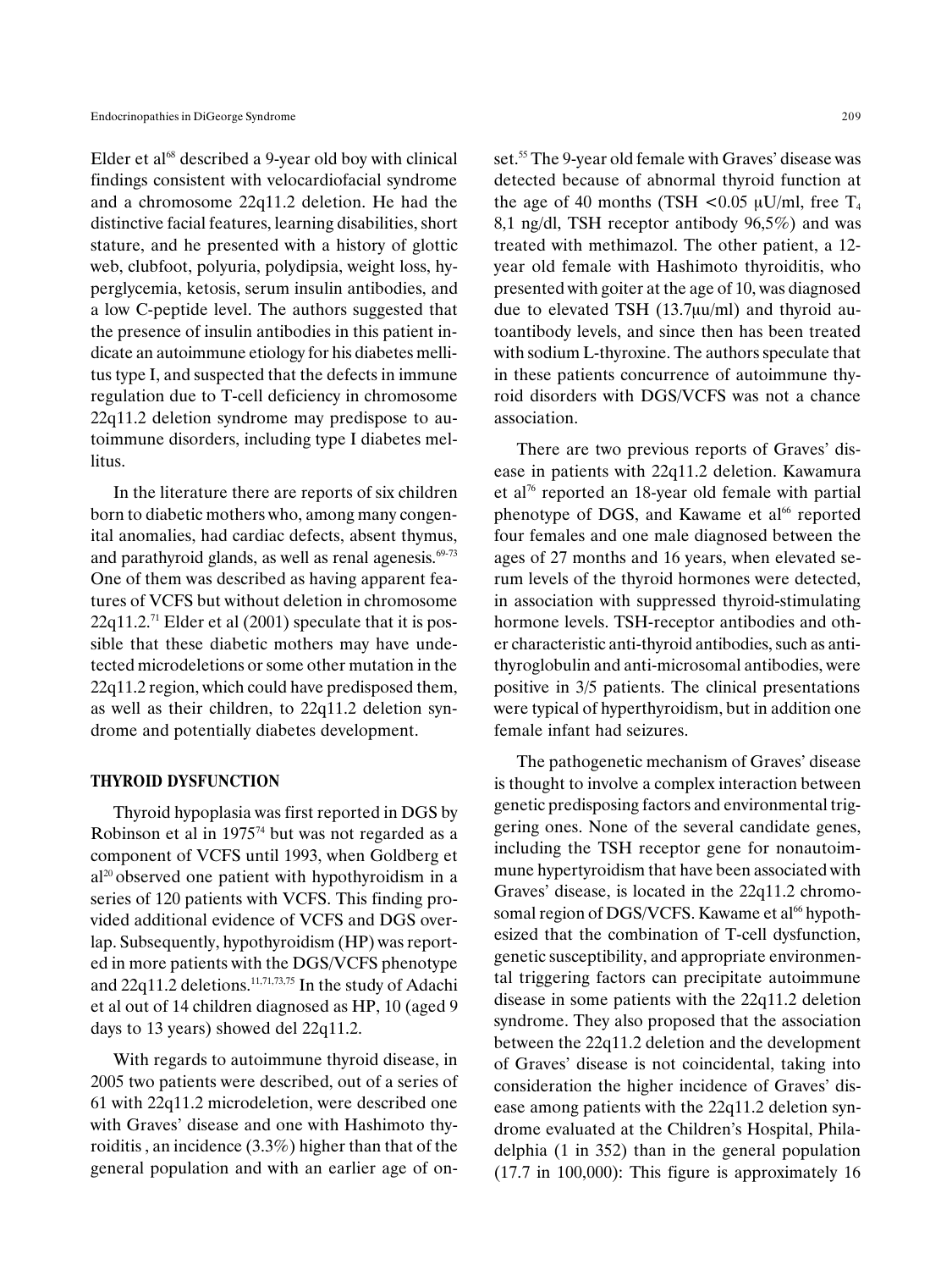times higher than the one seen in the general population.

Although the prevalence and the natural history of thyroid dysfunction in DGS/VCFS are not well characterized, baseline thyroid-stimulating hormone and T4 levels are highly recommended, since hypothyroidism is a treatable cause of both short stature and learning disabilities.<sup>28</sup> Clinicians should also be aware of the possibility of Graves' disease in patients with a 22q11.2 deletion at any age and evaluation of thyroid hormone function is indicated in patients with the syndrome and suggestive features of hyperthyroidism.<sup>66</sup>

## **CONCLUSION**

Despite our increased understanding of the clinical spectrum and molecular genetics of the 22q11.2 syndromes, questions about the contributing factors in the extremely variable phenotypes still remain. Phenotypically similar people have deletions on different chromosomes, or are cytogenetically normal. In the field of clinical endocrinology, there is concern about the natural history of endocrine abnormalities in this syndrome and increased awareness of this syndrome, facilitate the early recognition of the abnormality.

Regarding the clinical management of patients with 22q11.2 deletion, they should be monitored for their height, weight, and parathyroid function. GH secretion and plasma IGF-1 should be evaluated in those who do not show any catch-up growth after intrauterine growth restriction or who have an unexplained slow growth rate. Those with a low GH peak and/or IGF-I may need magnetic resonance imaging to detect pituitary abnormalities. Pituitary hypoplasia may suggest GH deficiency. Nutritional conditions should be optimized and, whenever possible, pharyngeal abnormalities should be carefully corrected. In addition, the blood concentrations of ionized and total calcium and of PTH should be regularly measured, particularly in the neonatal and pubertal periods and at surgery, while parents and patients should be informed about the signs of hypocalcemia: paresthesias, cramps, and or rigidity.<sup>54</sup>

In conclusion, an optimal wide-ranging program

for medical care, including not only cardiac and immunologic follow-up, cognitive, speech, language, and neuropsychiatric evaluation, but also endocrine perspectives, are needed in order to limit the disabilities of patients with DGS/VCFS.

## **REFERENCES**

- 1. Scambler PJ, 2000 The 22q11 deletions syndromes. Hum Mol Genet 9: 2421-2426.
- 2. Greenberg F, 1993 DiGeorge syndrome: a historical review of clinical and cytogenetic features. J Med Genet 30: 803-806.
- 3. Hall JG, 1993 CATCH 22. J Med Genet 30: 801-802.
- 4. Lynch DR, McDonald-McGinn DM, Zackai EH, et al, 1995 Gerebellar atrophy in a patient with velocardiofacial syndrome. J Med Genet 32: 561-563.
- 5. Yamagishi H, 2002 The 22q11.2 deletion syndrome. Keio J Med 51: 77-88.
- 6. Berend SA, Spikes AS, Kashork CD, Wu JM, Daw SC, Scambler PJ, 2000 Dual-probe Fluorescence In Situ Hybridization assay for detecting deletions associated with DGS/VCFS I and II loci. Am J Med Genet 91: 313-317.
- 7. Ryan AK, Goodship JA, Wilson DI, et al, 1997 Spectrum of clinical features associated with interstitial chromosome 22q11 deletions: a European collaborative study. J Med Genet 34: 789-804.
- 8. Vantrappen G, Devriendt K, Swillen A, Rommel N, Vogels A, Eyskeus B, 1999 Presenting symptoms and clinical features in 130 patients with the velo-cardiofacial syndrome. The Leuven experience. Genet Couns 10: 3-9.
- 9. Shprintzen RJ, Goldberg R, Golding-Kushner KJ, Marion RW, 1992 Late onset psychosis in the velocardio-facial syndrome. Am J Med Genet 42: 141-142.
- 10. Kelly D, Goldberg R, Wilson D, et al, 1993 Confirmation that the velo-cardio-facial syndrome is associated with haplo-insufficiency of genes at chromosome 22q11. Am J Med Cenet 45: 308-312.
- 11. McDonlald-McGinn DM, Kirschner R, Goldmuntz E, et al, 1999 The Philadelphia story: the 22q11.2 deletion: report on 250 patients. Genet Couns 10: 11-14.
- 12. Jawad AF, McDonald-Mcginn DM, Zackai E, Sullivan KE, 2001 Immunologic features of chromosome 22q11.2 deletion syndrome (DiGeorge syndrome/velocardiofacial syndrome). J Pediatr 139: 715-723.
- 13. Perez E, Sullivan KE, 2002 Chromosome 22q11.2 deletion syndrome (DiGeorge and velocardiofacial syndromes). Curr Opin Pediatr 14: 678-683.
- 14. Shapira M, Borochowitz A, Bar-El H, Dar H, Etzioni A, Lorber A, 1994 Deletion of the short arm of chromosome 10 (10p13): report of a patient and review. Am J Med Genet 52: 34-38.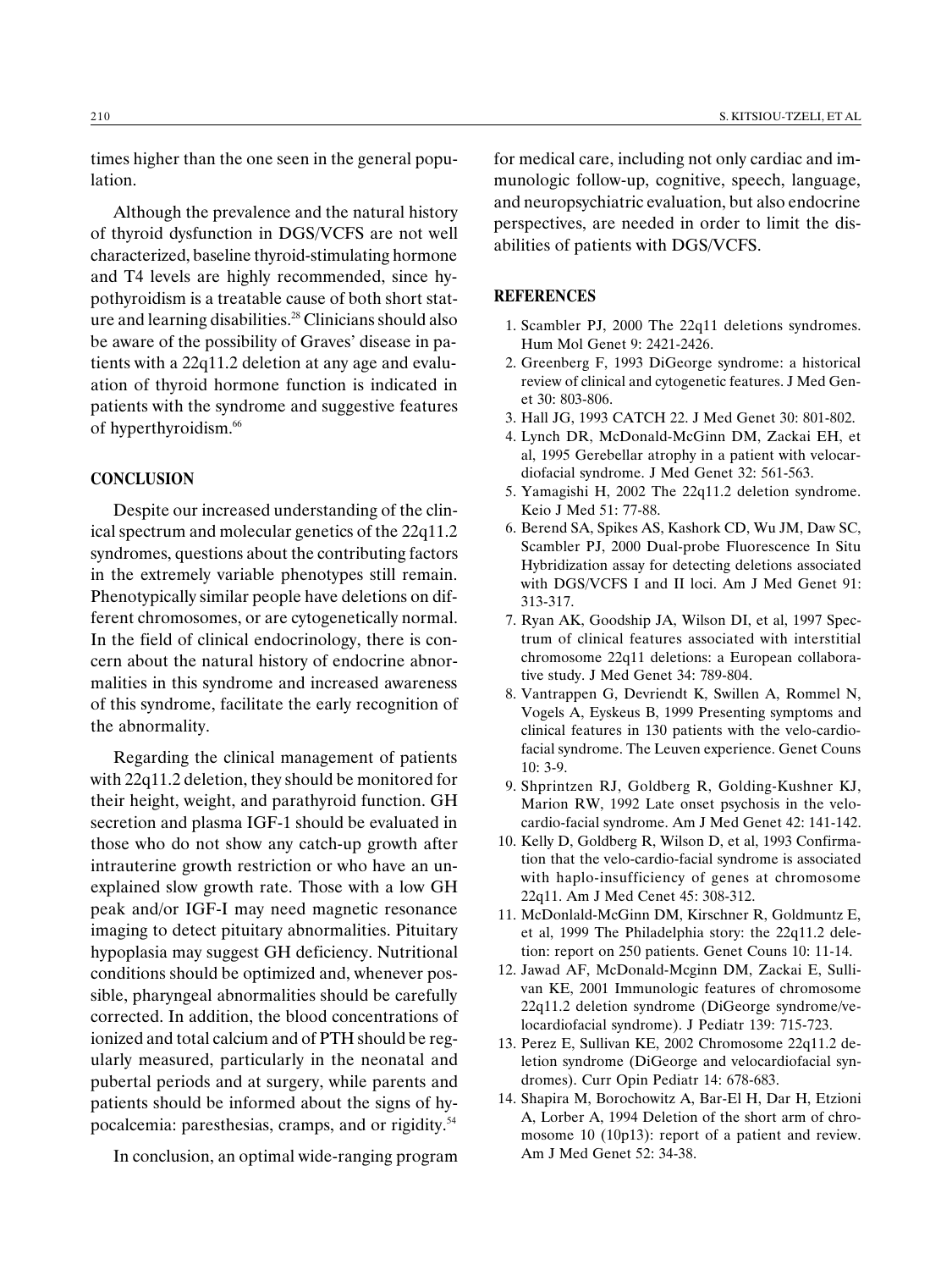Endocrinopathies in DiGeorge Syndrome 211

- 15. Schuffenhauer S, Lichtner P, Peykar-Derakhshandeh P, et al, 1998 Deletion mapping on chromosome 10p and definition of a critical region for the second Di-George syndrome locus (DGS2). Eur J Hum Genet 6: 213-25.
- 16. Gottlieb S, Driscoll DDA, Sellinger B, Emanuel B, Budarf ML, 1998 Characterization of 10p deletion suggests two non-overlapping region contribute to the DiGeorge syndrome phenotype. Am J Hum Genet 62: 495-498.
- 17. Van Esch H, Groenen P, Daw S, et al, 1999 Partial DiGeorge syndrome in two patients with a 10p rearrangement. Clin Genet 13: 458-60.
- 18. Lichtner P, Konig R, Hasegawa T, Van Esch H, Meitinger T, Schuffenhauer S, 2000 An HDR (hypoparathyroidism, deafness, renal dysplasia) syndrome locus maps distal to the DiGeorge syndrome region on 10p13/14. J Med Genet 37: 33-37.
- 19. Lipson A, Fagan K, Colley A, et al, 1996 Velo-cardiofacial and partial DiGeorge phenotype in a child with interstitial deletion at  $10p13$  – implications for cytogenetic and molecular biology. Am J Med Genet 65: 304- 308.
- 20. Goldberg R, Motzkin B, Marion R, Scambler PJ, Shpritzen JR, 1993 Velo-cardio-facial syndrome: a review of 120 patients. Am J Genet 45: 313-319.
- 21. Greig F, Paul E, DiMartino-Nardi J, Saenger P, 1996 Transient congenital hypoparhyroidism: resolution and recurrence in chromosome 22q11. deletion. J Pediatr 128: 563-567.
- 22. Lammer EJ, Opitz JM, 1986 The DiGeorge anomaly as a developmental field defect. Am J Med Genet 2: Suppl: 113-127.
- 23. Van Mierop LH, Kutsche LM, 1986 Cardiovascular anomalies in DiGeorge syndrome and importance of neural crest as a possible pathogenetic factor. Am J Cardiol 58: 133-137.
- 24. Emanuel BS, Budarf BS, Scambler PJ, 1998 The genetic basis of conotructal heart defects: the chromosome 22q11.2 deletion. In: Rosenthal N, Harvey R (eds) Heart Development, Academic Press.
- 25. Lindsay EA, Halford S, Wadey R, Scambler PJ, Baldini A, 1993 Molecular cytogenetic characterization of the DiGeorge syndrome region using fluorescent in situ hybridization. Genomics 17: 403-407.
- 26. Levy A, Demezuk S, Aurias A, Depetris D, Mattei MG, Philip N, 1995 Interstitial 22q11 microdeletion excluding the ADU breakpoint in a patient with DiGeorge syndrome. Hum Molec Genet 4: 2417-2419.
- 27. Rizzu P, Lindsay EA, Taylor C, et al, 1996 Cloning and comparative mapping of a gene from the commonly deleted region of DiGeorge and Velocardiofacial syndromes conserved in C. elegans. Mamm Genome 7: 639-643.
- 28. Cuneo BF, 2001 22q11.2 deletion syndrome: DiGeorge, velocardiofacial and conotruncal anomaly face syn-

dromes. Curr Opin Pediatr 13: 465-472.

- 29. Yamagishi H, Garg V, Matsuoka R, et al, 1999 A molecular pathway revealing a genetic basis for human cardiac and craniofacial defects. Science 283: 1158- 1161.
- 30. Merscher S, Funke B, Epstein JA, et al, 2001 TBX1 is for cardiovascular defects in velo-cardio-facial/Di-George syndrome. Cell 10: 619-629.
- 31. Jerome LA, Papaioannou VE, 2001 Di George syndrome phyenotype in mice mutant for the T-box gene, Tbx1. Nat Genet 27: 286-291.
- 32. Kimber WL, Hsieh P, Hirotsune S, Yna-Paylor L, Sutherland HF, Chen A, 1999 Deletion of 150kb in the minimal DiGeorge/Velocardiofacial syndrome clinical region in mouse. Hum Molec Genet 8912: 2229-2237.
- 33. Paylor R, Mcllwan KL, McAninch R, et al, 2001 Mice deleted for the DiGeorge/velocardiofacial syndrome region show abnormal sensorimotor gating and learning and memory impairments. Hum Mol Genet 10: 2645-2650.
- 34. Taddei l Morishima M, Huynh T, et al, 2001 Genetic factors are major determinants of phenotypic variability in a mouse model of the DiGeorge\del 22q11 syndomes. Proc Natl Acad Sci USA 98: 11428-11431.
- 35. Carlson C, Papolos D, Pandita RK, et al, 1997 Molecular analysis of velo-cardio-facial syndrome patients with psychiatric disorders. Am J Hum Genet 60: 851- 859.
- 36. Kurahashi H, Nakayama T, Osugi Y, et al, 1996 Deletion mapping of 22q11 in CATCH22 syndrome: indentification of a second critical region. Am J Hum Genet 58: 1377-1881.
- 37. O'Donnell H, McKeown C, Gould C, Morrow B, Scambler P, 1997 Detection of a deletion within 11q11 which has no overlap with the Di George syndrome critical region. Am J Hum Genet 60: 1544-1548.
- 38. McQuade L, Christodoulou J, Budarf B, et al, 1999 Patient with a 22q11.2 deletion with no overlap of the minimal Di George syndrome critical region (MDGCR). Am J Med Genet 86: 27-33.
- 39. Amati F, Conti E, Novelli A, et al, 1999 Atypical deletions suggests five 22q11.2 critical regions related to the DiGeorge/velo-cardio-facial syndrome. Eur J Hum Genet 7: 903-909.
- 40. Halford S, Lindsay E, Nayudu M, 1993 Low-copy-repeat sequences flank the DiGeorge/velo-cardio-facial syndrome loci at 22q11. Hum Mol Genet 2: 191-196.
- 41. Edelmann L, Pandita R, Spiteri E, et al, 1999 A common molecular basis for rearrangement disorders on chromosome 22q11. Hum Mol Genet 8: 1157-1167.
- 42. Edelmanm L, Pandita RK, Morrow BE, 1999 Low-copy repeats mediate the common 3-Mb deletion in patients with velo-cardio-facial syndrome. Am J Hum Genet 64: 1076-1086.
- 43. Shaikh TH, Kurahashi H, Saitta SG, et al, 2000 Chromosome 22-specific low copy repeats and the 22q11.2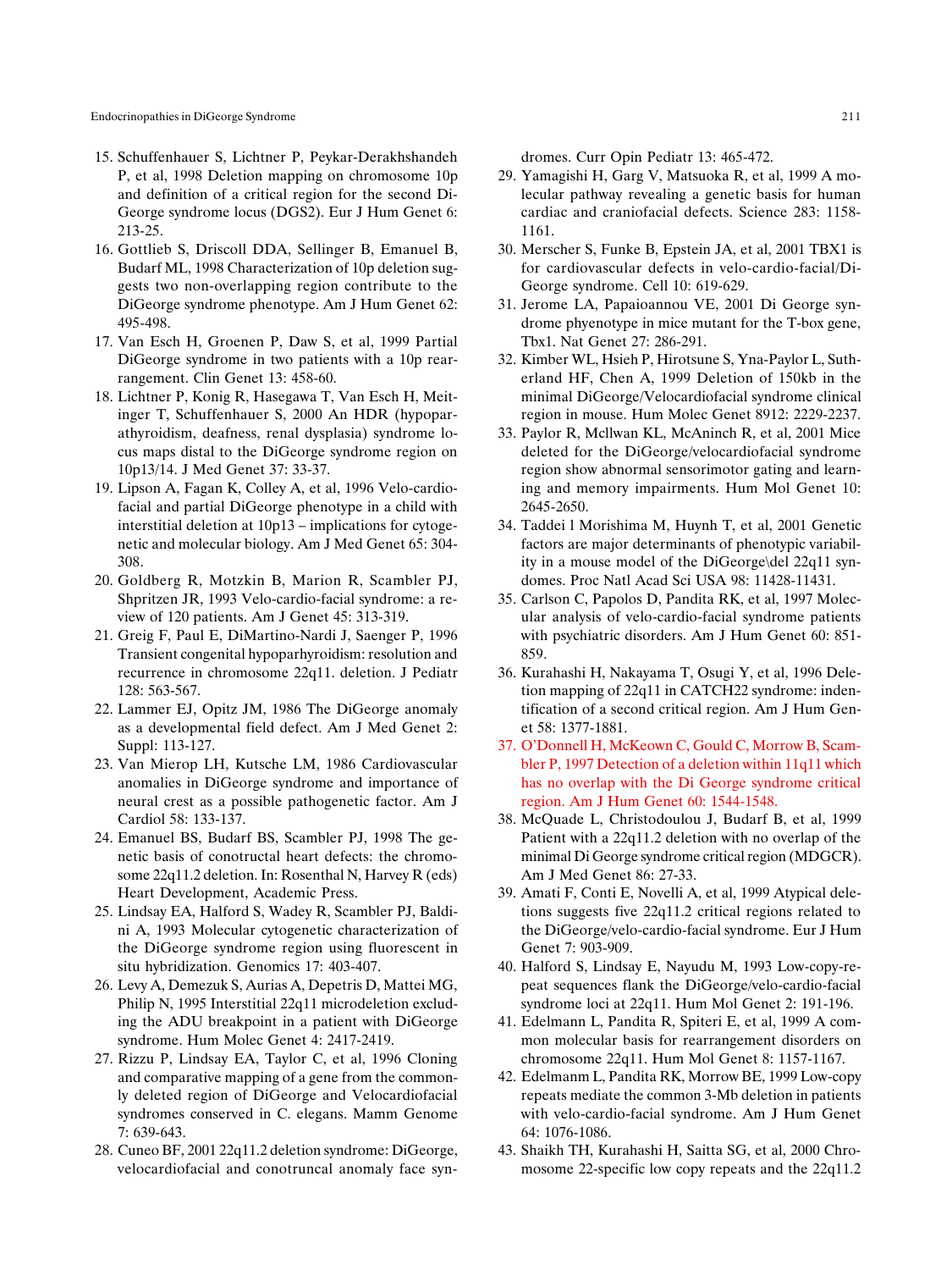deletion syndrome: genomic organization and deletion endpoint analysis. Hum Mol Genet 9: 489-501.

- 44. Edelman L, Spiteri E, McCain N, et al, 1999 A common breakpoint on 11q23 in carriers of the constritutional t11:22 translocation. Am J Hum Genet 65: 1608- 1616.
- 45. Devriendt K, Fryns JP, Mortier G, Van Thienen MN, Keymolen K, 1998 The annual incidence of DiGeorge/ velocardiofacial syndrome. J Med Genet 35: 789-790.
- 46. Kitsiou-Tzeli S, Kolialexi A, Fryssira H, et al, 2004 Detection of 22q11.2 deletion among 139 patients with DiGeorge/Velocardiofacial syndrome features. In Vivo. 18: 603-608.
- 47. Cuneo BF, Langman CB, Ilbawi MN, Ramakrishnan V, Cutilletta A, Driscoll DA, 1996 Latent hypoparathyroidism in children with conotruncal cardiac defects. Circulation 93: 1702-1708.
- 48. Elliot D, Thomas GH, Condron CJ, Khuri N, Richardson F, 1970 C-group chromosome abnormality (?10p-). Occurrence in child with multiple malformations. Am J Dis Childr 119: 72-73.
- 49. Hervé J, Warnet JF, Jeaneau-Bellego E, Portnoi MF, Taillemitte JL, Hervé F, 1984 Monosomie partielle du bras court d'un chromosome 10, associée à un syndrome de Rieger et à un déficit immunitaire partiel, type DiGeorge, Ann Pédiat 31: 77-80.
- 50. Fisher E, Scambler P, 1994 Human haploinsufficiency -one for sorrow, two for joy. Nature Genet 7: 5-7.
- 51. Daw SCM, Taylor C, Kraman M, et al, 1998 A common region of 10p deleted in DiGeorge and velocardiofacial syndromes. Nat Genet 13: 458-460.
- 52. Weinzimer SA, McDonald-McGinn DM, Driscoll DA, et al, 1998 Growth hormone deficiency in patients with 22q11.2 deletion: expanding the phenotype. Pediatrics 101: 929-932.
- 53. Shprintzen RJ, Goldberg RB, Young D, Wolford L, 1981 The velo-cardio-facial syndrome: a clinical study and genetic analysis. Pediatrics 67: 167-172.
- 54. Brauner R, Le Harivel de Gonneville A, Kindermans C, et al, 2003 Parathyroid function and growth in 22q11.2 deletion syndrome. J Pediatr 142: 504-508.
- 55. Choi JH, Shin YL, Kim GH, et al, 2005 endocrine manifestation of chromosome 22q11.2 microdeletion syndrome. Horm Res 63: 294-299.
- 56. Taitz LS, Zarate-Salvador C, Schwartz E, 1966 Congenital absence of the parathyroid and thymus glands in an infant (IIIrd and IVth paryngeal pouch syndrome). Pediatrics 38: 412-418.
- 57. Harvey CJ, Dungan WT, Elders MJ, Hughes ER, 1970 Third and fourth pharyngeal pouch syndrome, associated vascular anomalies and hypocalcemic seizures. Clin Ped 9: 496-499.
- 58. Conley ME, Beckwith JB, Mancer JFK, Tenckhoff L, 1979 The spectrum of the DiGeorge syndrome. J Pediatr 94: 883-890.
- 59. Scire G, Dallapicolla B, Lannetti P, 1994 Hypoparathy-

roidism as the major manifestation in two patients with 22q11 deletions. Am J Med 52: 478-482.

- 60. Brandenburg VW, Mertens PR, Block F, et al, 2001 Razidivierende hypokalzamische Tetanien, generalizierte Anfalle und gehaufte bronchopulmonale Infecte bei einem 18-jahrigen Petienten. Internist 42: 1035- 1038.
- 61. Graedsal A, Suren P, Vadstrup S, 2001 DiGeorge syndrom-underdiagnostisert sykdomsgruppe med mange fremtredelsesfomer. Tidsskrift for Den Norske Laegeforening 121: 3177-3179.
- 62. DiGeorge AM 1968 Congenital absence of the thymus and its immunologic consequences: concurrence with congenital hypothyroidism. In: Good RA, Bergsma D (eds) Birth Defects, March of Dimes, National Foundation Press, New York; pp, 116-121.
- 63. DiGeorge AM, Lischer HW, Dacou C, Arey JB, 1967, Absence of the thymus, Lancet 1: 1387.
- 64. Smith CA, Driscoll DA, Emanuel BS, et al, 1998 Increased prevalence of immunoglobulin A deficiency in patients with the chromosome 22q11.2 deletion syndrome (DiGeorge syndrome/velocardiofacial syndrome). Clin Diagn Lab Immunol 5: 415-417.
- 65. Duke SG, Mcquirt WF Jr, Jewett T, et al, 2000 Velocardiofacial syndrome: incidence of immune cytopenias. Arch Otolaryngol Head Neck Surg 126: 1141-1145.
- 66. Kawame H, Adachi M, Tachibana K, et al, 2001 Graves disease in patients with 22q11.2 deletion. J Pediatr 139: 892-895.
- 67. Davies K, Stiehm ER, Woo P, Murray KJ, 2001 Juvenile idiopathic polyarticular arthritis and IgA deficiency in the 22q11 deletions syndrome. J Rheumatol 28: 2326- 2334.
- 68. Elder DA, Kaiser-Rogers K, Aylsworth AS, Calikoglu AS, 2001 Type I diabetes mellitus in a patient with chromosome 22q11.2 deletion syndrome. Am J Med Genet 101: 17-19.
- 69. Black FO, Spanier SS, Kohut RI, 1975 Aural abnormalities in partial DiGeorge syndrome. Arch Otolaryngol Head Neck Surg 101: 129-134.
- 70. Gosseye S, Golaire MC, Verellen G, Van Lierde M, Claus D, 1982 Association of bilateral renal agenesis and DiGeorge syndrome in an infant of a diabetic mother. Helv Paediatr Acta 37: 471-474.
- 71. Wilson DI, Burn J, Scambler P, Goodship J, 1993 Di George syndrome: part of CATCH 22. J Med Genet 30: 852-856.
- 72. Novak RW, Robinson HB, 1994 Coincident DiGeorge anomaly and renal agenesis and its relation to maternal diabetes. Am J Med Genet 50: 311-312.
- 73. Digilio MC, Marino B, Formigari R, Diannoti A, 1995 Maternal diabetes causing DiGeorge anomaly and renal agenesis. Am J Med Genet 55: 513-514.
- 74. Robinson HR Jr, 1975 DiGeorge's or the III-IV pharyngeal pouch syndrome. Pathology and atheory of pathogenesis. Perspect Pediatr Pathol 173-204.